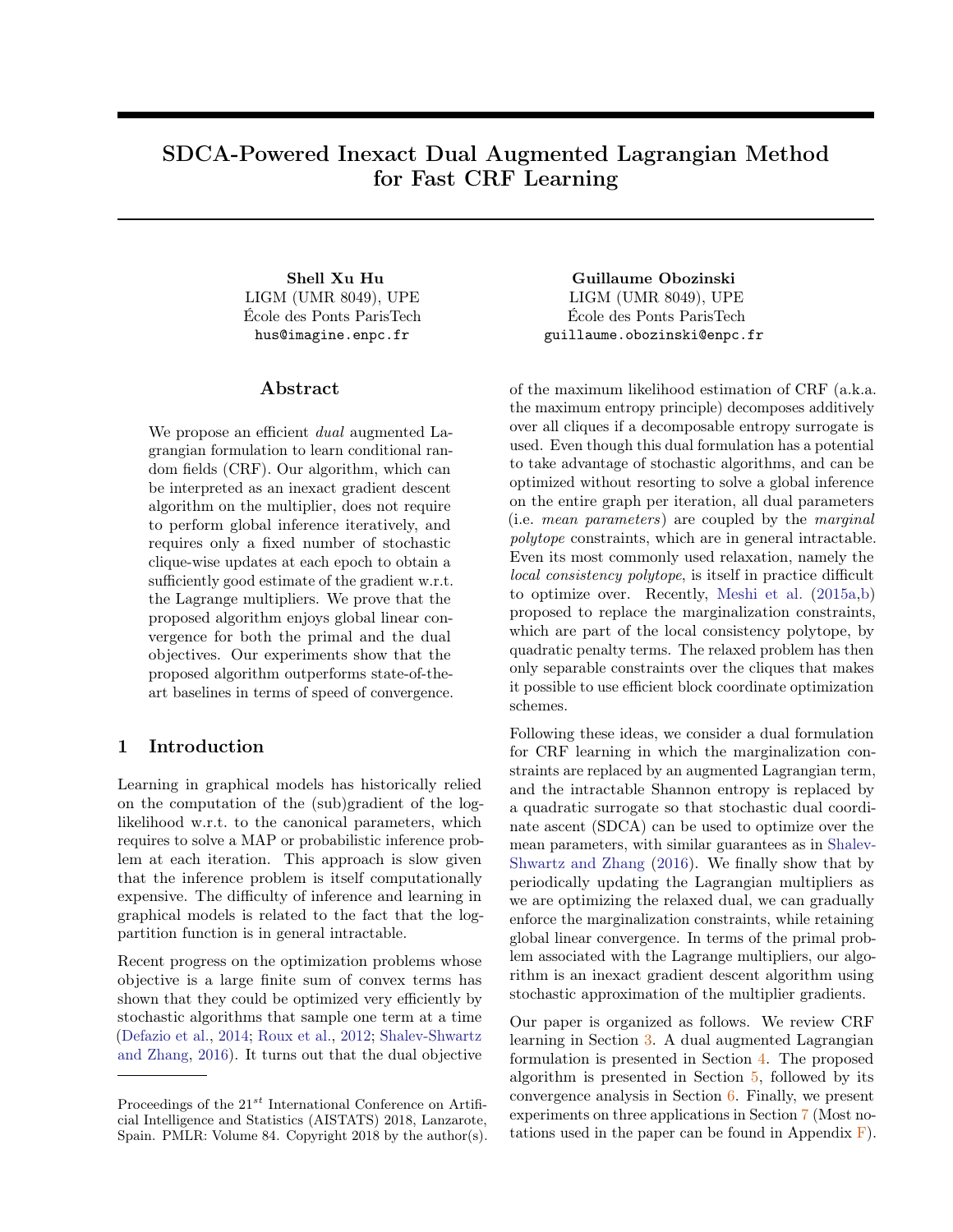# 2 Related Work

Due to the independent interest of inference problem in discrete graphical models, in particular in computer vision, a significant amount of work has been devoted to develop efficient approximate inference algorithms [\(Komodakis et al.,](#page-8-5) [2007;](#page-8-5) [Martins et al.,](#page-8-6) [2015;](#page-8-6) [Savchyn](#page-8-7)[skyy et al.,](#page-8-7) [2011;](#page-8-7) [Sontag et al.,](#page-9-0) [2008\)](#page-9-0). However, the learning problem is not necessarily easier (can even fail to converge) with an approximate inference approach as the subroutine [\(Kulesza and Pereira,](#page-8-8) [2007\)](#page-8-8).

There is a large body of research on efficient algorithms for structured learning. For the max-margin formulation, the fastest algorithms to date rely on block coordinate Frank-Wolfe updates [\(Lacoste-Julien et al.,](#page-8-9) [2013;](#page-8-9) [Meshi et al.,](#page-8-4) [2015b;](#page-8-4) [Tang et al.,](#page-9-1) [2016\)](#page-9-1). Using dual decomposition in the inner inference problem, [Hazan and](#page-8-10) [Urtasun](#page-8-10) [\(2010\)](#page-8-10); [Komodakis](#page-8-11) [\(2011\)](#page-8-11); [Meshi et al.](#page-8-12) [\(2010\)](#page-8-12) proposed to solve the classical saddle-point formulation for structured learning problem with algorithms that alternate between message passing and model parameter updates. Going further [Meshi et al.](#page-8-4) [\(2015b\)](#page-8-4); [Yen et al.](#page-9-2) [\(2016\)](#page-9-2) work on a purely dual formulation to enable clique-wise updates. For maximum likelihood learning, exponentiated gradient and its block variants can be applied [\(Collins et al.,](#page-8-13) [2008\)](#page-8-13). Other recent work have relied on incremental algorithms [\(Schmidt et al.,](#page-8-14) [2015\)](#page-8-14) and the fact that the Gauss-Southwell rule can be applied efficiently for coordinate descent in some forms of graphical models [\(Nutini et al.,](#page-8-15) [2015\)](#page-8-15).

The BCMM algorithm of [Hong et al.](#page-8-16) [\(2014\)](#page-8-16) which uses stochastic block coordinate updates inside ADMM inspired our approach. But our algorithm performs multiple passes over all blocks before updating the multiplier; and we prove stronger convergence rates.

We list related structured learning methods with their main characteristics in Table 1 in Appendix [B.5.](#page-0-0)

[Yen et al.](#page-9-2) [\(2016\)](#page-9-2) is the most similar work to ours: the proposed algorithm constructs greedily an (initially sparse) working set of cliques, which is incremented at each epoch, while we perform stochastic updates on all cliques and possibly several passes over the data between each update of all Lagrange multipliers. Also, our work is leveraging the connection with SDCA, and we prove both linear convergence in the primal and the dual whereas [Yen et al.](#page-9-2) [\(2016\)](#page-9-2) prove only linear convergence in the dual. Finally, our algorithm is outperforming other methods in experiments.

## <span id="page-1-0"></span>3 CRF Learning

A discrete conditional random field (CRF) is a family of conditional distributions over a vector of discrete random variables  $Y := (Y_1, \ldots, Y_m)$  given the observation  $X$ . The form of the CRF is assumed to be a product of local functions (a.k.a. factors or clique functions) that each depends on only a small number of random variables (i.e. a *clique*). If there exist multiple cliques that share the same local function, then we group cliques by *clique types*. Specifically, let  $w_{\tau} \in \mathbb{R}^{d_{\tau}}$ be the parameter vector associated with the clique type  $\tau \in \mathcal{T}$ , where  $\mathcal{T}$  is the set of clique types. Let C denote the set of all cliques, and  $\mathcal{C}_{\tau}$  the set of cliques of type  $\tau \in \mathcal{T}$ . Note that each clique c has a unique clique type, which we denote by  $\tau_c$ . With these notations the density function of the CRF can be written

$$
p(y|x; w) := \frac{1}{Z(x, w)} \prod_{\tau \in \mathcal{T}} \prod_{c \in \mathcal{C}_{\tau}} \exp (\langle w_{\tau}, \phi_c(x, y_c) \rangle),
$$

where  $w = (w_{\tau})_{\tau \in \mathcal{T}}$ , we denoted  $Z(x, w)$  the partition function, and  $\phi_c(x, y_c) \in \mathbb{R}^{d_{\tau_c}}$  is the feature map for clique c. Since all random variables are discrete, we use a one-hot vector  $y_i \in \mathcal{Y}_i := \{u \in \{0, 1\}^{k_i} : ||u||_1 = 1\}$  to represent the value of  $Y_s$ . Here  $k_i$  is the cardinality of  $\mathcal{Y}_i$ . For a clique  $c$ , the value for the corresponding random variables is  $y_c = \otimes_{i \in c} y_i \in \mathcal{Y}_c := \bigotimes_{i \in c} \mathcal{Y}_i$ , where  $\otimes$  $(resp. \&)$  denotes the tensor product of vectors (resp. of spaces). Similarly,  $y \in \mathcal{Y}$  is of the form  $y = \otimes_{i \in \mathcal{Y}} y_i$ . W.l.o.g., we consider in the paper only cliques of size at most 2, that is  $\mathcal{C} = \mathcal{V} \cup \mathcal{E}$ , with  $\mathcal{V}$  and  $\mathcal{E}$  respectively the set of nodes and of edges of the graph; the framework generalizes easily to higher-order cliques. Notations used in the paper are listed in Appendix [F.](#page-0-0)

#### 3.1 CRF as exponential family

Given a sample  $(x^{(n)}, y^{(n)})$ , for each clique c, let  $\eta_c^{(n)}(w) := [\langle w_{\tau_c}, \phi_c(x^{(n)}, y_c) \rangle : y_c \in \mathcal{Y}_c];$  then a natural parameter for the exponential family form of the conditional distribution  $p(y | x^{(n)})$  is  $\eta^{(n)}(w) :=$  $[\eta_c^{(n)}(w): c \in \mathcal{C}].$  The associated sufficient statistics is  $T(y) := [y_c : c \in \mathcal{C}],$  and  $\langle \eta^{(n)}(w), T(y) \rangle =$  $\sum_{c} \langle \eta_c^{(n)}(w), y_c \rangle$ . With these notations,  $p(y \mid x^{(n)})$  has the exponential family form:

$$
p(y | \eta^{(n)}(w)) = \exp \left[ \langle \eta^{(n)}(w), T(y) \rangle - F(\eta^{(n)}(w)) \right],
$$

where  $F(\eta) := \log \sum_{y} \exp \langle \eta, T(y) \rangle = \log Z(x^{(n)}, w)$  is the log-partition function.

Given i.i.d. samples  $\{(x^{(n)}, y^{(n)})\}_{1 \leq n \leq N}$ , the maximum likelihood estimator for  $w$  is computed by the maximizing  $\sum_n \log p(y^{(n)} | x^{(n)}; w)$ . Using the exponential family representation, we can rewrite this problem in two equivalent forms:

$$
\max_{w} \sum_{n=1}^{N} \Big[ \langle \eta^{(n)}(w), T(y^{(n)}) \rangle - F(\eta^{(n)}(w)) \Big],
$$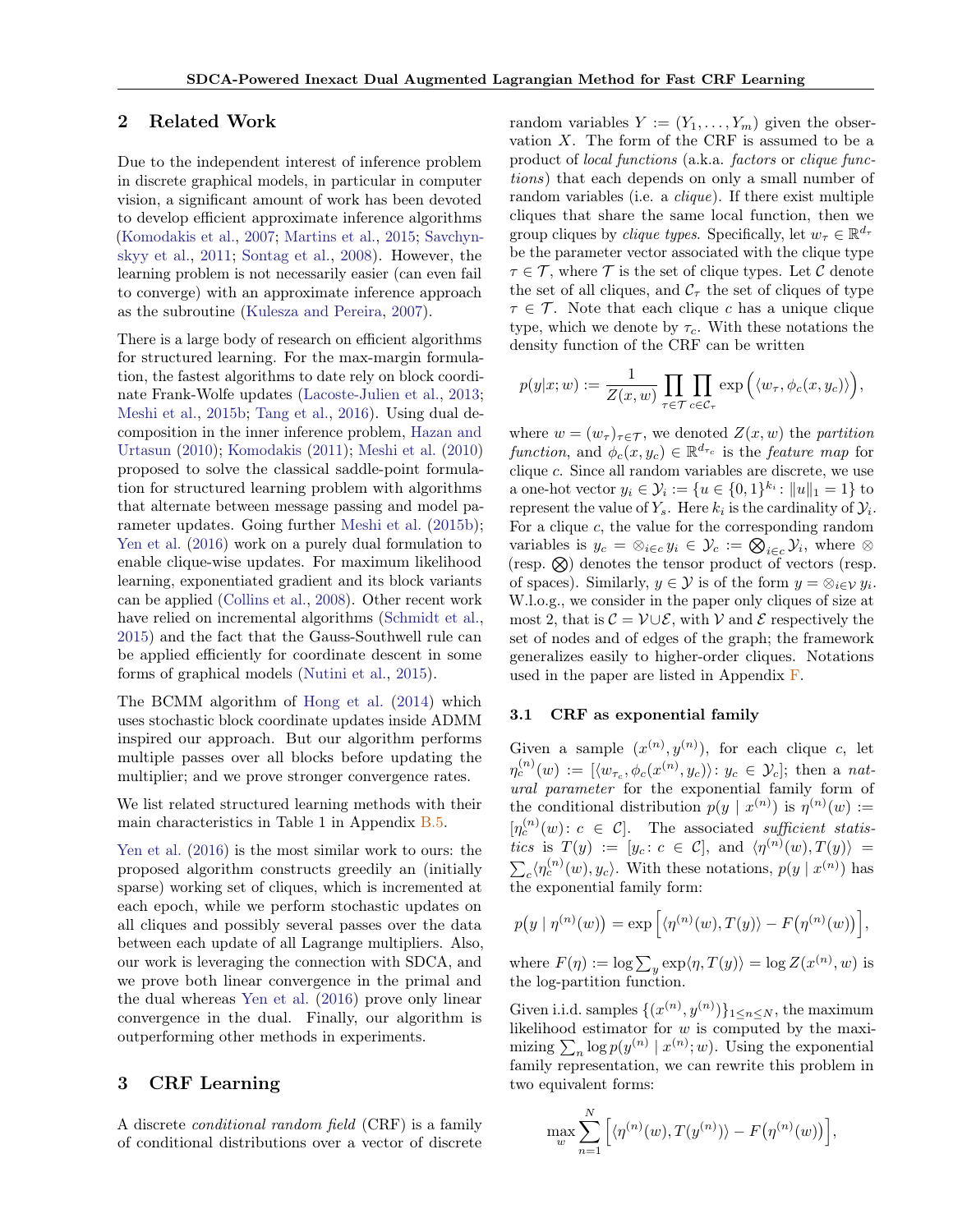and  $\min_{w} \sum_{n=1}^{N} F(\theta^{(n)}(w))$ , with  $\theta^{(n)}(w)$  another natural parameter obtained via the affine transformation  $\theta^{(n)}(w) = \eta^{(n)}(w) - \langle \eta^{(n)}(w), T(y^{(n)}) \rangle$ 1. Alternatively, by defining  $\Psi^{(n)}$  as a sparse block matrix with  $|\mathcal{T}| \times |\mathcal{C}|$  blocks, whose  $(\tau_c, c)$ -th block is the matrix  $\Psi_c^{(n)} \in \mathbb{R}^{d_{\tau_c} \times k_c}$  with

$$
\Psi_c^{(n)} = [\phi_c(x^{(n)}, y_c) - \phi_c(x^{(n)}, y_c^{(n)})\colon y_c \in \mathcal{Y}_c],
$$

we have  $\theta_c^{(n)}(w) = \Psi_c^{(n)}$  $^{\mathsf{T}} w_{\tau_c}$  and  $\theta^{(n)}(w) = \Psi^{(n)\mathsf{T}} w$ .

W.l.o.g., we assume  $N = 1$  and drop the superscript  $(n)$  from now on, since one may view N graphs as a single large graph with several connected components.

Regularized maximum likelihood estimation with a regularization constant  $\lambda > 0$  is thus formulated as

$$
\min_{w} F(\theta(w)) + \frac{\lambda}{2} ||w||_2^2.
$$
 (1)

In order to extend this formulation to cover as well max-margin learning (i.e., structured SVMs), we consider the loss-augmented CRF learning introduced by [Pletscher et al.](#page-8-17) [\(2010\)](#page-8-17) and [Hazan and Urtasun](#page-8-10) [\(2010\)](#page-8-10), which leads to a slightly generalized formulation:

$$
\min_{w} \gamma F(\frac{1}{\gamma} \theta_{\ell}(w)) + \frac{\lambda}{2} ||w||_2^2, \tag{2}
$$

where  $\theta_{\ell}(w) := \theta(w) + \ell$  is then the natural parameter, with  $\ell = \left[ [\ell_c(y_c^{\star}, y_c) \colon y_c \in \mathcal{Y}_c] : c \in \mathcal{C} \right]$  the user-defined loss and  $\gamma \in (0, +\infty)$  the temperature hyperparameter. For a derivation for the loss-augmented CRF see Appendix [A.](#page-0-0)

It is well known that the cost of gradient descent to optimize either [\(1\)](#page-2-1) or [\(2\)](#page-2-2) (for  $\gamma > 0$ ) is prohibitive since  $\nabla_{w_{\tau}} F(\theta(w)) = \sum_{c \in C_{\tau}} \Psi_c \mathbb{E}_{\theta}[Y_c]$  involves an expectation over the exponentially large space  $\mathcal{Y}$ . To exploit the underlying structure of the function  $F$  it is useful to work on the dual problem. Indeed, since  $F$ is convex, it has a variational representation based on conjugate duality:

$$
F(\theta) = \max_{\mu} \langle \mu, \theta \rangle - F^*(\mu),
$$

where  $F^*$  is the Fenchel conjugate of  $F$ , and the dual variable  $\mu$  called the *mean parameter* is defined by  $\mu = (\mu_c)_{c \in \mathcal{C}}$  with  $\mu_c = \mathbb{E}_{\theta}[Y_c]$ . The set of valid mean parameters form the so called marginal polytope M, which is defined as the convex hull of  $\{T(y): y \in \mathcal{Y}\}.$ Moreover, if  $H_{\mathrm{Shannon}}(\mu)$  is the Shannon entropy of a CRF with mean parameter  $\mu$ , it is a classical result [\(Wainwright,](#page-9-3) [2008,](#page-9-3) Thm 3.4) that

$$
F^*(\mu) = -H_{\text{Shannon}}(\mu) + \iota_{\mathcal{M}}(\mu),
$$

with  $\iota_{\mathcal{M}}(\mu)$  equal to 0 if  $\mu \in \mathcal{M}$  and  $+\infty$  otherwise.

# <span id="page-2-0"></span>4 Relaxed Formulations

In this section, we derive a general relaxed dual, primal and corresponding saddle-point formulations for the CRF learning problem: first, we use the classical local polytope relaxation (Sec. [4.1\)](#page-2-3). Second, we further relax the marginalization constraints via an augmented Lagrangian (Sec. [4.2\)](#page-3-1). Third, we propose a surrogate for the entropy, which is decomposable, and retains good properties even when the aforementioned constraints are relaxed (Sec.  $4.3$ ). The resulting formulation is convex and is amenable to fast optimization algorithm that are presented in Section [5.](#page-3-0)

#### <span id="page-2-3"></span>4.1 Classical local polytope relaxation

<span id="page-2-1"></span>Both M and  $H_{\text{Shannon}}(\mu)$  are in general intractable due to the exponentially large structured-output space  $Y$  and they are typically replaced by decomposable surrogates.

It is common to relax  $M$  to the *local consistency poly*tope [\(Wainwright,](#page-9-3) [2008\)](#page-9-3)

$$
\mathcal{L} := \Big\{ \mu \in \mathcal{I} : \sum_{y_j \in \mathcal{Y}_j} \mu_{ij}(y_i, y_j) = \mu_i(y_i), \forall \{i, j\} \in \mathcal{E}, \forall y_i \Big\},\
$$

<span id="page-2-2"></span>where  $\mathcal I$  denotes the Cartesian product of *simplex con*straints on each clique. Note that  $\mathcal{L} \supseteq \mathcal{M}$ , since any set of true marginals must satisfy the simplex constraints and the marginalization constraints, but not vice versa. Equivalently, if we define  $A_i = I_{k_i} \otimes \mathbf{1}_k^{\mathsf{T}}$  $_{k_i}^{\mathsf{T}},$  the equality constraints can be written in a matrix form as  $\mu_i - A_i \mu_{ij} = 0$  for all  $\{i, j\} \in \mathcal{E}$ . Combining all equations, we have  $A\mu = 0$ , where A is a  $|\mathcal{E}| \times |\mathcal{C}|$  block matrix (see Appendix  $\bf{F}$ ). So, we have equivalently  $\mathcal{L} = \mathcal{I} \cap \{\mu \colon A\mu = 0\}.$ 

Since  $H_{\text{Shannon}}$  is also intractable for graphs with large tree-width, we will use an approximation  $H_{\text{Approx}}$  which will be constructed so as to be defined and concave on the whole set  $I$ . We propose several entropy approximations suited to our needs in Section [4.3.](#page-3-2)

**Definition 1.** Let  $F<sub>T</sub>$  and  $F<sub>C</sub>$  be the counterparts of F obtained by relaxing  $\mathcal M$  to  $\mathcal I$  and  $\mathcal L$  respectively, which, in other words, are the Fenchel conjugates of  $F_{\mathcal{I}}^*$  and  $F_{\mathcal{L}}^*$  when these are defined with  $H_{\text{Approx}}$ :

$$
F_{\mathcal{I}}(\theta_{\ell}) := \max_{\mu} \langle \mu, \theta_{\ell} \rangle - F_{\mathcal{I}}^{*}(\mu),
$$
  

$$
F_{\mathcal{L}}(\theta_{\ell}) := \max_{\mu} \langle \mu, \theta_{\ell} \rangle - F_{\mathcal{L}}^{*}(\mu),
$$

with  $F_{\mathcal{I}}^*(\mu) := -H_{\mathrm{Approx}}(\mu) + \iota_{\mathcal{I}}(\mu) \text{ and } F_{\mathcal{L}}^*(\mu) :=$  $F_{\mathcal{I}}^{*}(\mu) + \iota_{\{A\mu=0\}}.$ 

Replacing F with  $F_{\mathcal{L}}$  in [\(2\)](#page-2-2) yields the relaxed primal

$$
P(w) := \gamma F_{\mathcal{L}}\left(\frac{1}{\gamma}\theta_{\ell}(w)\right) + \frac{\lambda}{2}||w||_2^2.
$$
 (3)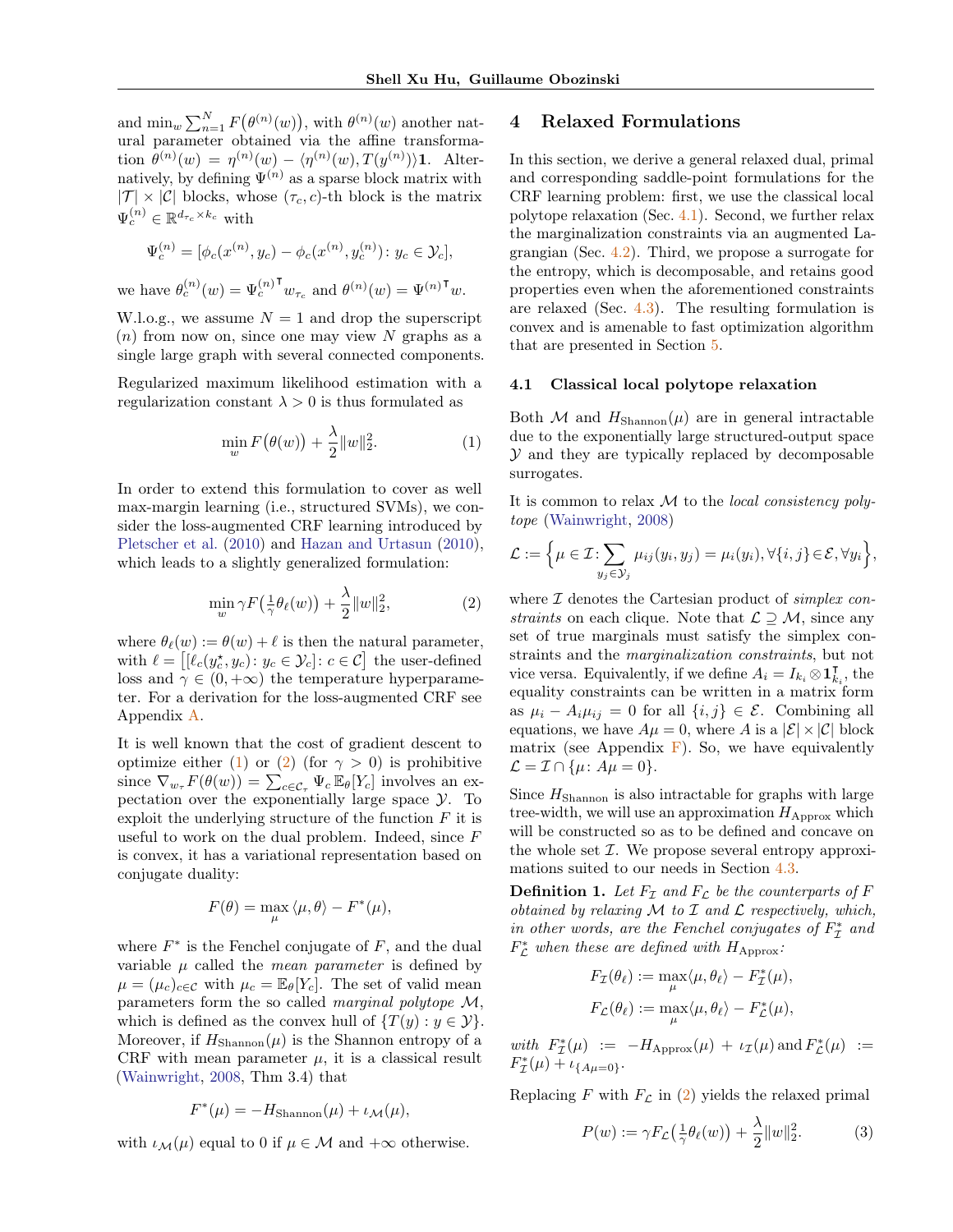The corresponding dual objective function is given by

$$
D(\mu) := \langle \mu, \ell \rangle - \gamma F_{\mathcal{L}}^*(\mu) - \frac{1}{2\lambda} \|\Psi \mu\|_2^2.
$$
 (4)

See Appendix **[B.1](#page-0-0)** for a derivation.

#### <span id="page-3-1"></span>4.2 A dual augmented Lagrangian

It is difficult to optimize  $D(\mu)$ , since the optimization requires some form of projection onto  $\mathcal{L}$ , which can be shown to be equivalent to perform graph-wise marginal inference [\(Collins et al.,](#page-8-13) [2008\)](#page-8-13). The difficulty is due to the coupling equality constraint  $A\mu = 0$ . [Meshi et al.](#page-8-4) [\(2015b\)](#page-8-4) proposed to relax  $\iota_{A\mu=0}$  by a quadratic term  $\frac{1}{2\rho} ||A\mu||_2^2$ , which corresponds to employ the *penalty* method [\(Bertsekas,](#page-8-18) [1982\)](#page-8-18). They argue that it is not crucial to enforce exact  $A\mu = 0$  in learning, since the relaxed problem works well in practice and enables an efficient optimization with only clique-wise updates. However, the penalty method is known to have issues associated with the choice of  $\rho$ : unless we use a reasonably small  $\rho$ , or use a carefully designed scheduling to update  $\rho$ , the algorithm will be slow; on the other hand, using a large fixed value of  $\rho$  degrades the problem to independent logistic regression problems, and, thereby, leads to suboptimal solutions.

Instead, we propose to solve problem [\(4\)](#page-3-3) as a saddle problem of the form  $\max_{\mu} \min_{\xi} D_{\rho}(\mu, \xi)$  where  $D_{\rho}$  is the augmented Lagrangian

$$
D_{\rho}(\mu,\xi) := \left[ \langle \ell, \mu \rangle - \gamma F_{\mathcal{I}}^*(\mu) + \langle \xi, A\mu \rangle \right] - \left[ \frac{1}{2\rho} \| A\mu \|_2^2 + \frac{1}{2\lambda} \| \Psi \mu \|_2^2 \right], \qquad (5)
$$

with  $\xi$  is the Lagrangian multiplier and  $\rho > 0$ .

Using duality again, we can derive an associated relaxed primal objective

$$
\tilde{P}_\rho(w,\delta,\xi):=\gamma F_{\mathcal{I}}\Big(\frac{\theta_\ell(w)+A^\mathsf{T}\delta}{\gamma}\Big)+\frac{\lambda}{2}\|w\|_2^2+\frac{\rho}{2}\|\delta-\xi\|_2^2,
$$

so that  $\min_{(w,\delta)} \tilde{P}_{\rho}(w,\delta,\xi)$  is a primal problem associated with the dual problem  $\max_{\mu} D_{\rho}(\mu, \xi)$ .

Strong duality between these two problems yields a representer theorem

$$
w^* = -\frac{1}{\lambda} \Psi \mu^*, \quad \delta^* = \xi^* - \frac{1}{\rho} A \mu^* \tag{6}
$$

which provides a duality gap

$$
\textnormal{gap}(w,\delta,\mu,\xi):=\tilde{P}_{\rho}(w,\delta,\xi)-D_{\rho}(\mu,\xi)
$$

for the convergence of the maximization of  $D_{\rho}(\mu, \xi)$ with respect to  $\mu$ . Moreover, it is easy to check

<span id="page-3-3"></span>that  $\min_{\xi, \delta} \tilde{P}_{\rho}(w, \delta, \xi) = P(w)$  because  $\min_{\delta} F_{\mathcal{I}}(\theta(w))$  $A^{\dagger}\delta$  =  $\hat{F}_{\mathcal{L}}(\theta(w))$  for any w (see Appendix [B.2\)](#page-0-0). This shows that  $w^*$  defined in  $(6)$  is also an optimum of the original primal problem  $\min_w P(w)$ . As a consequence, if a sequence  $\mu^t$  converges to  $\mu^*$  then the corresponding  $w^t = -\frac{1}{\lambda} \Psi \mu^t$  converges to a solution of [\(2\)](#page-2-2). For more details, see Appendix [B.](#page-0-0)

#### <span id="page-3-2"></span>4.3 Gini entropy surrogate

We seek a concave entropy surrogate  $H_{\text{Approx}}$  that decomposes additively on the cliques. Since the constraint  $A\mu = 0$  is relaxed, we need a surrogate well defined on the whole set  $\mathcal I$ . The Bethe entropy [\(Yedidia et al.,](#page-9-4) [2005\)](#page-9-4) is generally non-concave. Its concave counterparts, such as the tree-reweighted entropy [\(Wainwright](#page-9-5) [et al.,](#page-9-5) [2005\)](#page-9-5) or the region-based entropy [\(London et al.,](#page-8-19) [2015;](#page-8-19) [Yedidia et al.,](#page-9-4) [2005\)](#page-9-4), are only concave on the local consistency polytope, but non-concave on  $\mathcal{I}$ .

Moreover, a generic difficulty with these entropies is that they do not have Lipschitz gradients, which prevents the direct application of proximal methods with usual quadratic proximity terms. We thus propose a coarse but convenient entropy surrogate of the form:

$$
H_{\text{Approx}}(\mu) = \sum_{c \in \mathcal{C}} h_c(\mu_c) \quad \text{with} \quad h_c(\mu_c) := (1 - ||\mu_c||_2^2).
$$

<span id="page-3-5"></span>Another surrogate with the same separable form is the second-order Taylor expansion of the oriented treereweighted entropy (OTRW, [Globerson and Jaakkola,](#page-8-20) [2007\)](#page-8-20) around the uniform distribution, This surrogate is also concave on  $\mathcal I$  (although not strongly concave) and smooth. Preliminary experiments however did not show that using this more sophisticated entropy improved the results. See Appendix  $\mathbf C$  $\mathbf C$  for more details.

# <span id="page-3-0"></span>5 Algorithm

Given the form of the entropy surrogate proposed,  $D<sub>o</sub>$ decomposes as a sum of convex separable terms over the block associated to cliques plus a smooth term:

<span id="page-3-6"></span>
$$
D_{\rho}(\mu,\xi) = -\sum_{c \in C} f_c^*(\mu_c) - r(\mu) \quad \text{with} \quad (7)
$$
  

$$
f_c^*(\mu_c) := -\gamma h_c(\mu_c) + \iota_{\Delta_c}(\mu_c)
$$
  

$$
r(\mu) := -\langle A^{\mathsf{T}}\xi + \ell, \mu \rangle + \frac{1}{2\lambda} \|\Psi\mu\|^2 + \frac{1}{2\rho} \|A\mu\|^2,
$$

<span id="page-3-4"></span>where  $\triangle_c := \{ \mu_c \in \mathbb{R}^{d_c}_+ \mid \mu_c^{\intercal} \mathbf{1} = 1 \}$  is the canonical simplex. It can be thus be maximized efficiently by a blockcoordinate proximal scheme, like proximal stochastic dual coordinate descent (SDCA, [Shalev-Shwartz and](#page-8-2) [Zhang,](#page-8-2) [2016\)](#page-8-2), which has linear convergence guarantees both in the primal and the dual.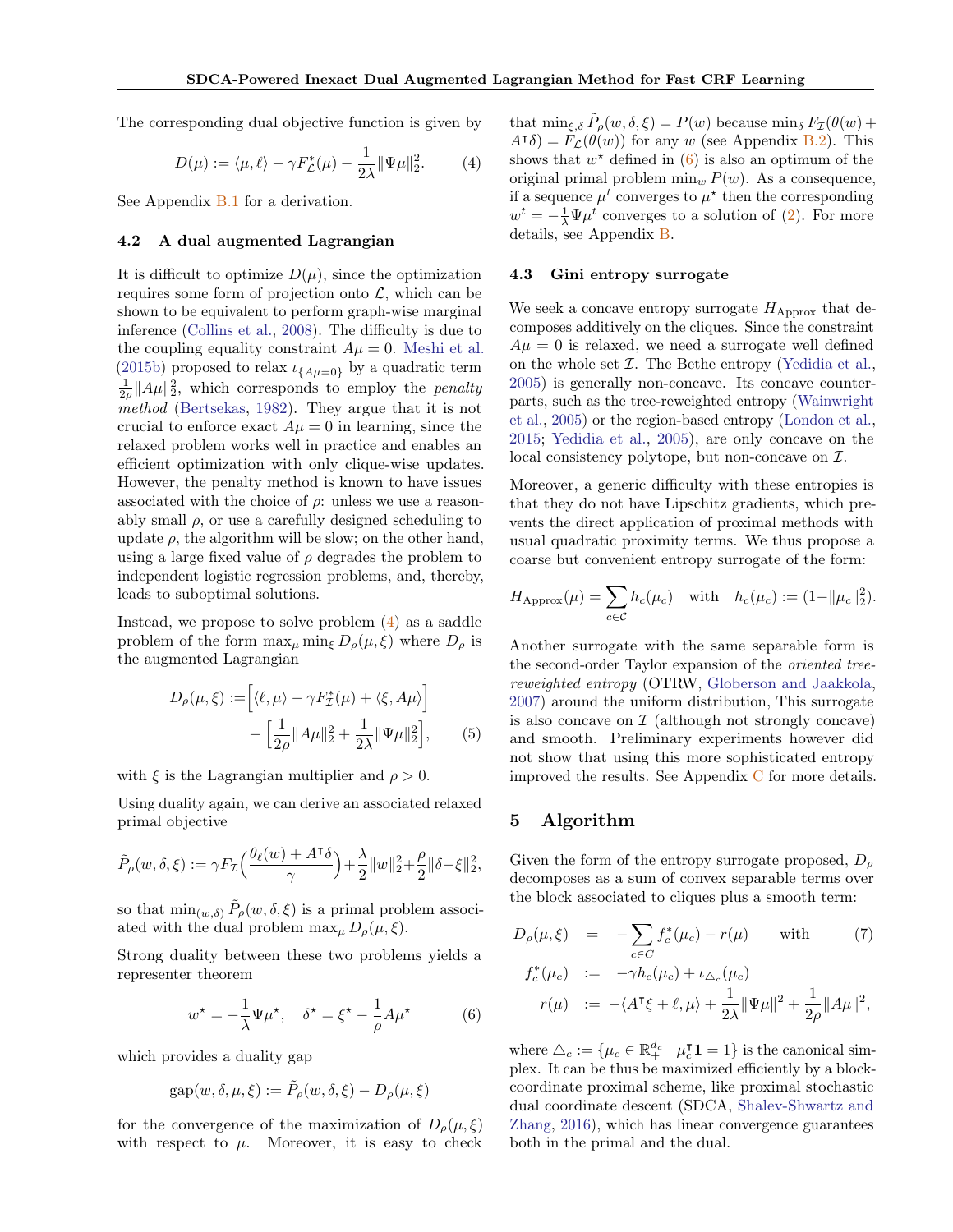Algorithm 1 IDAL scheme

<span id="page-4-3"></span>1: Input:  $T_{\text{in}}$ ,  $T_{\text{ex}}$ ,  $\epsilon$ 2: **Initialize**:  $\hat{\mu}_c^0 = \frac{1}{k_c} \mathbf{1}$  for all  $c \in \mathcal{C}$  and  $\xi^1 = 0$ 3: for  $t = 1, \ldots, T_{\mathrm{ex}}$  do 4:  $\hat{\mu}^t = \mathcal{A}(\hat{\mu}^{t-1}, T_{\text{in}}, t)$ 5: Stop if  $G_t \leq \epsilon$  and  $||A\hat{\mu}^t||^2 \leq \epsilon$ 6:  $\xi^{t+1} = \xi^t - \frac{1}{L_d} A \hat{\mu}^t$ 7: end for 8: Output:  $\hat{\mu}^t, \xi^t$ 

<span id="page-4-1"></span>Algorithm 2 SDCA version of  $\mathcal{A}(\mu, T_{\text{in}}, t)$ 1:  $\mu^{t,0} = \mu$ 2: for  $s = 1, \ldots, T_{\text{in}}$  do 3: Draw a clique c uniformly at random 4:  $\mu_c^{t,s} = \text{Prox}_{\frac{1}{L_c}f_c^*} \left( \mu_c^{t,s-1} - \frac{1}{L_c} \nabla_{\mu_c} r(\mu^{t,s-1}) \right)$ 5:  $\mu_{-c}^{t,s} = \mu_{-c}^{t,s-1}$ 6: end for 7: Output:  $\mu^{t,s}$ 

To solve  $\min_{\xi} \max_{\mu} D_{\rho}(\mu, \xi)$  we thus propose an algorithm similar to the block coordinate method of multipliers (BCMM) of [Hong et al.](#page-8-16) [\(2014\)](#page-8-16): perform dual stochastic block coordinate ascent (SDCA) on the variables  $\mu_c$  to partially maximize  $D_{\rho}(\mu, \xi)$  in  $\mu$  and regularly take a gradient descent step in  $\xi$ . Our algorithm, is an inexact dual augmented Lagrangian (IDAL) method, in the sense that it is an inexact gradient descent algorithm on the function  $\xi \mapsto d(\xi) := \max_{\mu} D_{\rho}(\mu, \xi)$ . To be precise, if at epoch t,  $\xi$  takes the value  $\xi^t$  and  $\hat{\mu}^{t-1}$ is the value of  $\mu$  from the previous epoch, Algorithm [2](#page-4-1) takes  $T_{\text{in}}$  stochastic block-coordinate proximal gradient steps on  $\mu$  to obtain  $\hat{\mu}^t$ . Denoting  $L_c$  the Lispchitz smoothness of r w.r.t.  $\mu_c$ ,  $\mu_c$  is updated by a partial gradient step, and an application of the proximal operator of  $\frac{1}{L_c} f_c^*$  $\frac{1}{L_c} f_c^*$  $\frac{1}{L_c} f_c^*$ . Then, by Danskin's theorem<sup>1</sup>, applied to equation [\(5\)](#page-3-5), we have that  $A\hat{\mu}^t$  is an approximate gradient of  $d(\xi^t)$ , and so, Algorithm [1](#page-4-3) updates  $\xi$  with  $\xi^{t+1} = \xi^t - \frac{1}{L_d} A \hat{\mu}^t$ , where  $L_d$  is a smoothness constant for  $d(\xi)$ . As for the stopping criteria, we use  $G_t := \text{gap}(w(\hat{\mu}^t), \delta(\hat{\mu}^t, \xi^t), \hat{\mu}^t, \xi^t) \le \epsilon \text{ and } ||A\hat{\mu}^t||^2 \le \epsilon,$ where  $w(\hat{\mu}^t), \delta(\hat{\mu}^t, \xi^t)$  are defined via the representer theorem  $(6)$  (see Appendix [B.4\)](#page-0-0).

## <span id="page-4-0"></span>6 Convergence Analysis

In this section, we study the convergence rate of our algorithm. First, we show that if we use an iterative and linearly convergent algorithm  $A$  to approximately solve  $\min_{\mu} D_{\rho}(\mu, \xi)$ , and if we use warm starts, that is, following the notations of the previous section, we use  $\hat{\mu}^{t-1}$  as the initial value to solve  $\min_{\mu} D_{\rho}(\mu, \xi^t)$ , then

running  $A$  for a fixed number of iterations is sufficient to guarantee global linear convergence in the primal and in the dual. We show that SDCA or simple blockcoordinate proximal gradient descent are applicable as the algorithm A.

#### 6.1 Conditions for global linear convergence

To study the convergence, we consider:

- $\bar{\mu}^t := \mu^*(\xi^t) = \arg\max_{\mu} D_{\rho}(\mu, \xi^t)$
- $\mu^{t,s}$ , the value of  $\mu$  after s inner steps at epoch t
- $\hat{\mu}^t := \mu^{t,T_{\text{in}}}$  the value of  $\mu$  at the end of epoch  $t$
- $D_{\rho}$ -suboptimality:  $\Delta_t^s := D_{\rho}(\bar{\mu}^t, \xi^t) D_{\rho}(\mu^{t,s}, \xi^t),$ with at the end of each epoch  $\hat{\Delta}_t := \Delta_t^{T_{\text{in}}} = \Delta_{t+1}^0$
- d-suboptimality:  $\Gamma_t := d(\xi^t) d(\xi^*)$ .

Lemma 1 (Linear convergence of the outer iteration). Let  $A$  be an algorithm that approximately solves  $\max_{\mu} D_{\rho}(\mu, \xi^t)$  in the sense that

$$
\exists \beta \in (0,1), \qquad \mathbb{E}[\hat{\Delta}_t] \leq \beta \, \mathbb{E}[\Delta_t^0].
$$

Then  $\exists \kappa \in (0,1)$  characterizing  $d(\xi)$  and  $C > 0$  such that, if  $\lambda_{\text{max}}(\beta)$  is the largest eigenvalue of the matrix

$$
M(\beta) = \begin{bmatrix} 6\beta & 3\beta \\ 1 & 1 - \kappa \end{bmatrix},
$$

then after  $T_{\rm ex}$  iterations of Algorithm [1](#page-4-3) we have

$$
\left\| \frac{\mathbb{E}[\hat{\Delta}_{T_{\text{ex}}}]}{\mathbb{E}[\Gamma_{T_{\text{ex}}}]} \right\| \leq C \lambda_{\max}(\beta)^{T_{\text{ex}}} \left\| \frac{\mathbb{E}[\hat{\Delta}_0]}{\mathbb{E}[\Gamma_0]} \right\|.
$$

The constant  $\kappa$  in the theorem is of the form  $\kappa = \frac{\tau}{L_d}$ with  $L_d$  the Lipschitz constant of  $d(\xi)$  and  $\tau$  a restricted strong convexity constant for d obtained by [Hong and](#page-8-22) [Luo](#page-8-22)  $(2017)$  (see Lemma  $D.3$  in Appendix  $D.2$ ).

**Corollary 1.** If  $A$  is a linearly convergent algorithm with rate  $\pi$  and if it is run for a number of iterations  $T_{\text{in}}$ such that, for some  $\beta \ge (1 - \pi)^{T_{\text{in}}}$ , we have  $\lambda_{\text{max}}(\beta)$ 1, then  $\mathbb{E}[\hat{\Delta}_t]$  and  $\mathbb{E}[\Gamma_t]$  converge linearly to 0.

Note that linear convergence of the expectations implies that  $\Delta_t$  and  $\Gamma_t$  converge linearly to 0 almost surely, as a classical consequence of Markov's inequality and the Borel-Cantelli lemma. We will show in the next section that when  $A$  is SDCA it is linearly convergent.

Note that the convergence of the gaps  $\Delta_t$  and  $\Gamma_t$  imply the linear convergence for the augmented Lagrangian formulation, in the following sense:

<span id="page-4-4"></span>Corollary 2. Let  $D_{\infty}(\mu) := \langle \ell, \mu \rangle - \gamma F_{\mathcal{I}}^*(\mu) - \frac{1}{2\lambda} ||\Psi \mu||_2^2$ , so that we have  $D(\mu) = D_{\infty}(\mu) - \iota_{\{A\mu=0\}}$ . If  $\Delta_t$  and  $\Gamma_t$  converge linearly to 0, then  $|D_\infty(\hat{\mu}^t) - D_\infty(\mu^\star)|$  and  $||A\hat{\mu}^t||_2^2$  both converge to 0 linearly.

<span id="page-4-2"></span><sup>1</sup> (see e.g. [Bertsekas,](#page-8-21) [1999,](#page-8-21) Prop. B.25)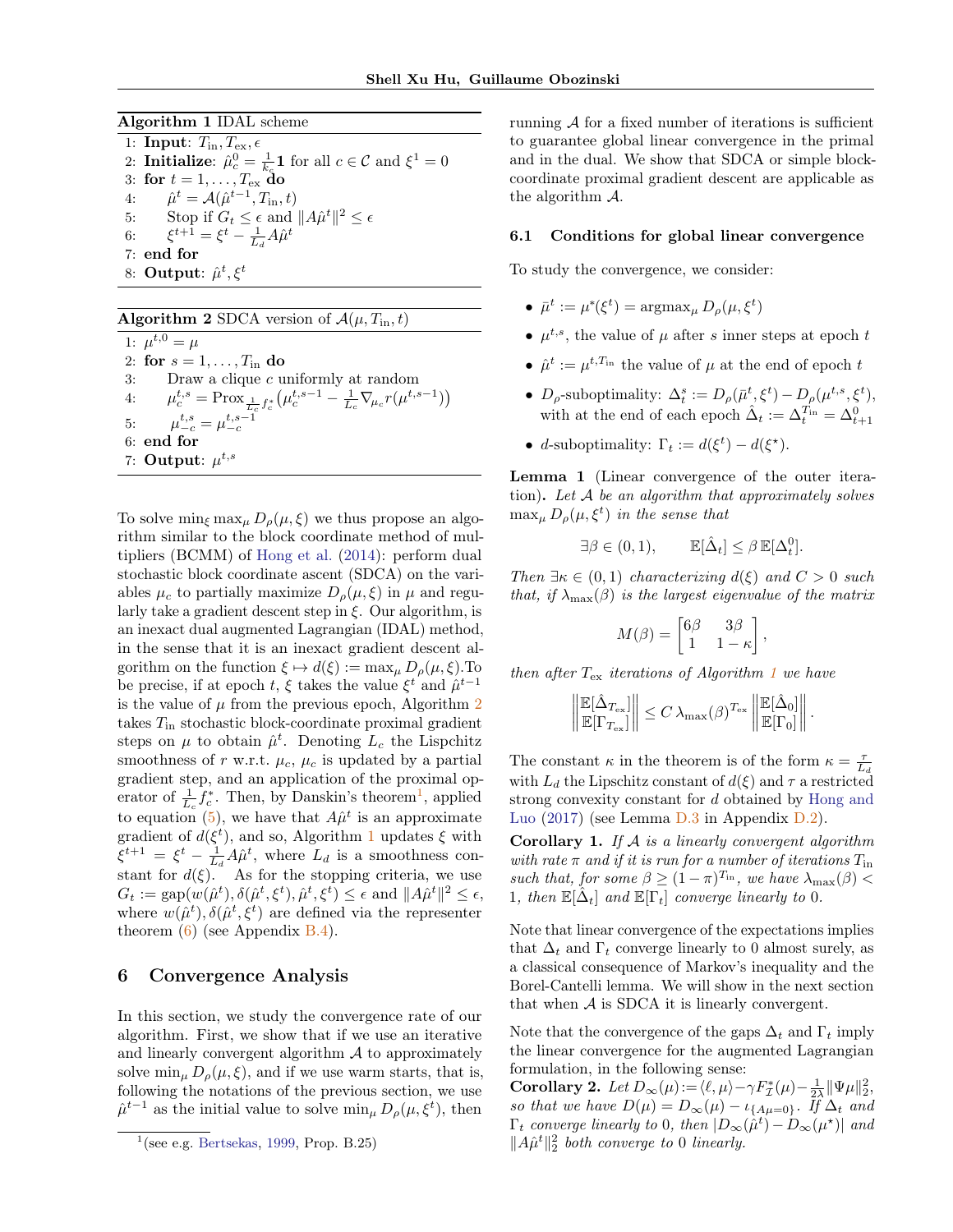Furthermore, if  $A$  is linearly convergent as in Corollary [2,](#page-4-4) the algorithm is linearly convergent in terms of the total number of inner steps (for SDCA this is the total number of clique updates) performed by algorithms A throughout:

Corollary 3. With the notations of the previous corollary, for any  $\beta \in (0,1)$  such that  $\lambda_{\max}(\beta) < 1$ , it is possible to obtain  $\mathbb{E}[\hat{\Delta}_t] \leq \epsilon$  and  $\mathbb{E}[\Gamma_t] \leq \epsilon$  with a total number of inner iterations  $T_{\text{tot}} := T_{\text{in}} T_{\text{ex}}$  such that

$$
T_{\text{tot}} \ge \frac{\log(\beta)}{\log \lambda_{\max}(\beta) \log(1-\pi)} \log(\epsilon).
$$

We show in Appendix [D.4](#page-0-0) that to have  $\lambda_{\max}(\beta) < 1$ we should have  $\beta = \alpha \kappa$  with  $\alpha < \frac{1}{3(1+2\kappa)}$ .

To reason in terms of rate, if the rate of convergence is r then we should have  $T_{\text{tot}} \geq \frac{\log(\epsilon)}{\log(1-\epsilon)}$  $\frac{\log(\epsilon)}{\log(1-r)}$ . So identifying the rate of convergence of the algorithm yields  $r =$  $1 - \exp\left(\frac{\log(1-\pi)\log(\lambda_{\max}(\beta))}{\log(\beta)}\right)$ . If  $\alpha$  and  $\kappa$  are not too large, we can get a simplified expression for the rate, characterized as follows.

Corollary 4. Let  $\Delta^*_{tT_{\text{in}}+s} := \Delta^s_t + \Gamma_t$ . If  $\kappa < \frac{1}{2}$  and  $\alpha = \frac{1}{12}$ , if  $T_{\text{in}} \geq \frac{\log(\alpha \kappa)}{\log(1 - \pi)}$  $\frac{\log(\alpha \kappa)}{\log(1-\pi)}$ , then, there exist a constant  $C' > 0$  such that after a total of s inner updates, we have

$$
\mathbb{E}[\Delta_s^\star] \leq C' \Big(1 - \frac{\kappa \pi}{2 \log(12/\kappa)} \Big)^s.
$$

#### 6.2 Convergence results with SDCA

Given the structure of  $D_{\rho}$ , if the functions  $f_c^*$  in [\(7\)](#page-3-6) are strongly convex, a good candidate for  $A$  is stochastic dual coordinate ascent (SDCA). Indeed, the results of [Shalev-Shwartz and Zhang](#page-8-2) [\(2016\)](#page-8-2) show that

<span id="page-5-1"></span>**Proposition 1.** If A is SDCA, let  $|C|$  be the total number of cliques,  $\sigma_c$  the strong convexity constant of  $f_c^*$ , and  $L_c$  the Lipschitz constant of  $\mu_c \mapsto r(\mu)$ , then A is linearly convergent with rate  $\pi = \min_{c \in \mathcal{C}} \frac{\sigma_c}{|\mathcal{C}|(\sigma_c + L_c)}$ .

Moreover SDCA allows us to bound the duality gap by the increase of  $D_{\rho}$ , which yields linear convergence in the primal.

**Proposition 2.** Let  $\hat{w}^t = w(\hat{\mu}^t)$ . If A is SDCA, then

$$
\mathbb{E}[P(\hat{w}^t) - P(w^\star)] \leq \frac{1}{\pi} \mathbb{E}[\hat{\Delta}_t] + \mathbb{E}[\Gamma_t].
$$

For the some of the natural surrogates for the entropy (like the Gini-OTRW entropy proposed in Appendix  $\mathcal{C}$ ), individual functions  $f_c^*$  are not strongly convex, although  $D_{\rho}$  is strongly convex, because the entropy surrogate is strongly convex on  $\mathcal L$  and  $||A\mu||^2$ is strongly convex on  $\text{Ker}(A)^{\perp}$ . In that case another decomposition is relevant: if  $\sigma$  is the strong convexity

constant of  $D_{\rho}$ , then let  $\tilde{f}_c^*(\mu_c) = \iota_{\Delta_c}(\mu_c) + \sigma \|\mu_c\|_2^2$ and  $\tilde{r}(\mu) = -H_{\text{Approx}}(\mu) + r(\mu) - \sigma \|\mu_c\|_2^2$ . We again have  $D_{\rho}(\mu) = -\sum_{c \in \mathcal{C}} \tilde{f}_c^*(\mu_c) - \tilde{r}(\mu)$ , with  $\tilde{f}_c^*$  strongly convex and  $\tilde{r}$  convex and smooth. SDCA and its theory are here applicable again and guarantees that Proposition [1](#page-5-1) and following hold. However, for the convergence in the primal a slightly different argument is needed.

**Proposition 3.** Let  $w^{t,s} = w(\mu^{t,s})$ . If A is a linearly convergent algorithm and  $\mu \mapsto -H_{\text{approx}} + \frac{1}{2\rho} ||A\mu||_2^2$  is strongly convex then  $P(w^{t,s}) - P(w^{\star})$  converges to 0 linearly.

## 6.3 Discussion

Optimization with inexact gradients [\(Devolder et al.,](#page-8-23) [2014\)](#page-8-23) and inexact proximal operators [\(Schmidt et al.,](#page-8-24) [2011\)](#page-8-24) have been shown to yield the same convergence rate as their exact counterparts, provided that errors decrease at a certain rate. Linear convergence of an inexact augmented Lagrangian method in which both inner and outer optimizations use Nesterov's accelerated gradient descent is shown in [Lan and Monteiro](#page-8-25) [\(2016\)](#page-8-25). We use the same ideas, except that we leverage the large finite sum structure of the dual problem to use randomized algorithms. The use of warm-start is also similar to its use in the meta-algorithm proposed by [Lin et al.](#page-8-26) [\(2017\)](#page-8-26), who use inexact gradient descent on the Moreau-Yosida regularization of a non-smooth objective. In our context, this approach would actually be applicable by working on  $P_{\rho}(w,\xi)$  instead of working in the dual. An investigation in this direction is of interest but beyond the scope of this paper.

## <span id="page-5-0"></span>7 Experiments

We evaluate our algorithm IDAL on three different CRF models including 1) a simulated Gaussian mixture Potts model with grid graph and two clique types (nodes and edges); 2) a semantic segmentation model with planar graph and two clique types (nodes and edges); 3) a multi-label classification model with fully-connected graph and unique clique type for all cliques.

We compare with algorithms using only clique-wise oracles for solving  $\min_{\xi} \max_{\mu} D_{\rho}(\mu, \xi)$ , namely, the softconstrained block-coordinate Frank-Wolfe algorithm (SoftBCFW) by [Meshi et al.](#page-8-4) [\(2015b\)](#page-8-4) and the greedy direction method of multipliers (GDMM) algorithm by [Yen et al.](#page-9-2) [\(2016\)](#page-9-2). Note that SoftBCFW in fact solves only the special case  $\max_{\mu} D_{\rho}(\mu, \xi \equiv 0)$ , thus it will converge to a different point than IDAL. In addition, we include a third baseline for the special case using SDCA (referred as SoftSDCA). Since SoftBCFW and GDMM have been shown outperforming other baselines such as [Lacoste-Julien et al.](#page-8-9) [\(2013\)](#page-8-9), [Meshi et al.](#page-8-12) [\(2010\)](#page-8-12)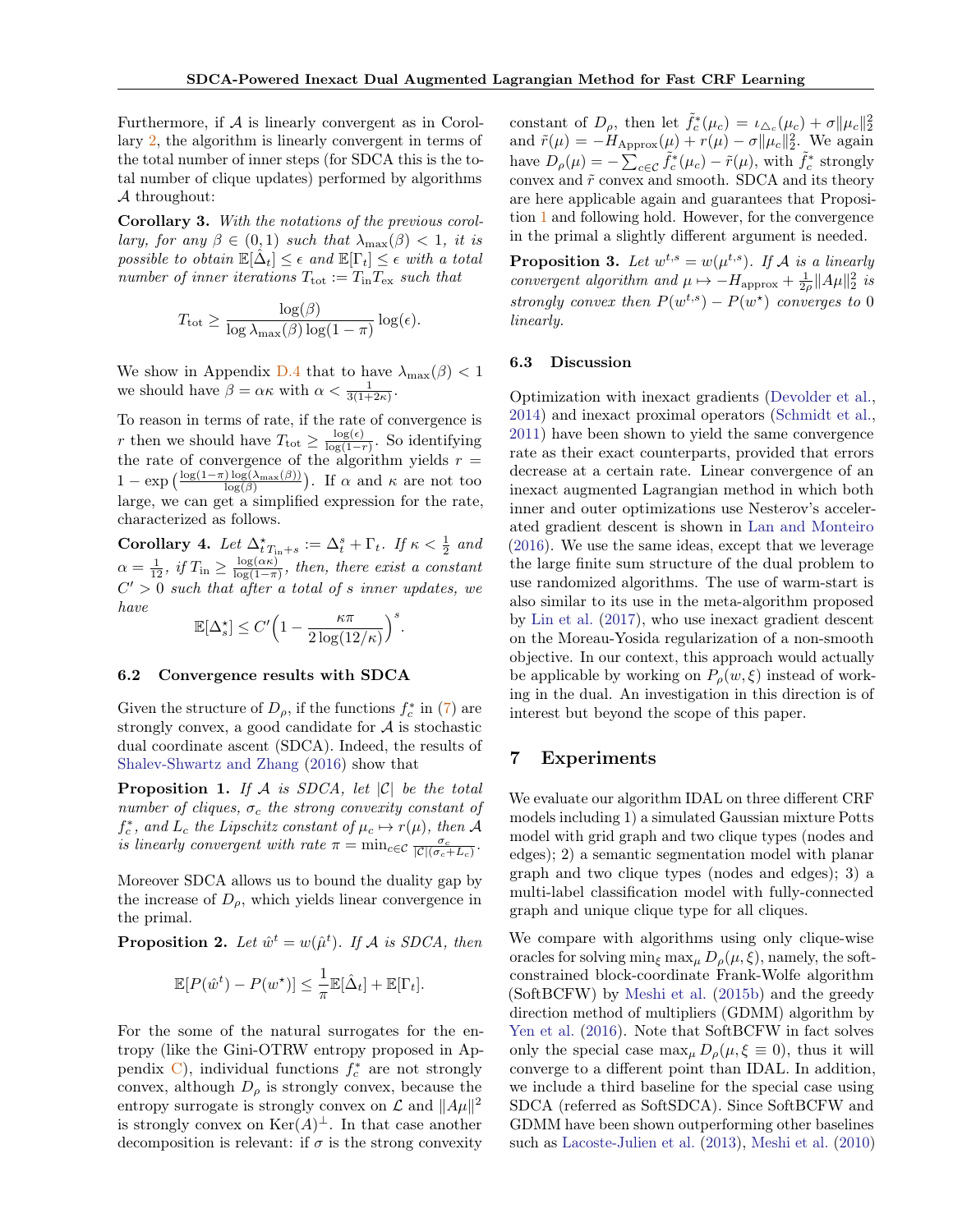

Figure 1: The comparison between IDAL and other baselines. For the choices of  $\lambda$  and  $\gamma$ , we set  $(\lambda = 10, \rho = 1, \gamma = 1)$ 10) for Gaussian mixture Potts,  $(\lambda = 10, \rho = 1, \gamma = 10)$  for semantic segmentation and  $(\lambda = 1, \rho = 0.1, \gamma = 1)$  for multi-label classification. The  $x$ -axis is running time in seconds.

and [Hazan and Urtasun](#page-8-10) [\(2010\)](#page-8-10), we will not make an extensive comparison for all these algorithms.

## 7.1 Setup

Gaussian mixture Potts models This is an extension of the Potts model given observations, whose conditional density function is defined via Bayes' rule  $p(y|x) \propto p(x|y)p(y)$ , with  $p(y)$  a Potts distribution <span id="page-6-0"></span>associated with a grid graph and parameterized by  $w_{\text{binary}} \in \mathbb{R}^{k^2}$ , and with  $p(x|y) = \prod_i p(x_i|y_i)$  assumed to factorize into independent conditional Gaussian distributions with canonical parameters  $w_{\text{unary}} \in \mathbb{R}^{2k}$ , i.e.,  $p(x_i|y_i) \propto \exp(\langle w_{\text{unary}}(y_i), [x_i, x_i^2] \rangle)$ . We consider a  $10 \times 10$  grid graph with node cardinality  $k = 5$ . To generate the data, we first draw the label y from  $p(y)$ , and then the observation  $x_i$  is generated from the conditional Gaussian  $p(x_i|y_i)$  for each node. The simulated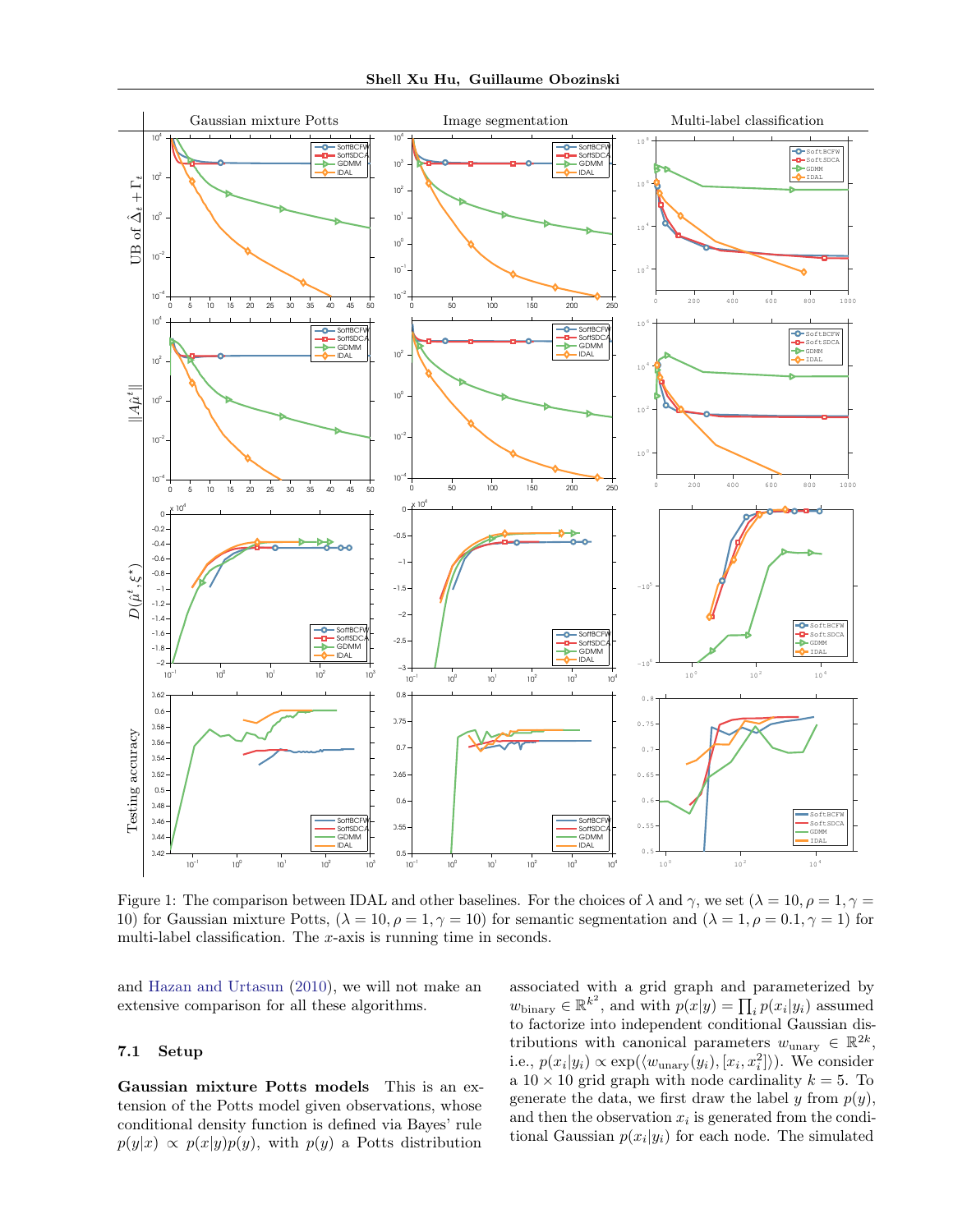dataset contains 100 samples and is equally divided for training and testing.

Semantic image segmentation We consider a typical CRF model used in computer vision for labeling image pixels with semantic classes. The graph is built upon clustering pixels into superpixels. Each superpixel defines a node. Two superpixels with a shared boundary define an edge. The CRF model takes the form  $p(y|x) \propto \exp\left(\sum_i w_{\text{unary}}^{\mathsf{T}} \psi_i(x, y_i) + \right)$  $\sum_{i,j} w_{\text{binary}}^{\intercal} \psi_{ij}(x, y_i, y_j)$ , where  $\psi_i(x, y_i)$  measure the intra-cluster compatibility within the superpixel  $i$ , and  $\psi_{ij}(x, y_i, y_j)$  measure the inter-cluster compatibility between superpixels  $i$  and  $j$ . We conduct the experiment on the MSRC-21 dataset introduced by [Shotton et al.](#page-8-27) [\(2006\)](#page-8-27), which has 21 classes, 335 training images and 256 testing images.

Multi-label classification The task for this problem is assigning each input vector a set of binary target labels. It is natural to model the inter-label dependencies by CRFs that treat each label as a node in a fully connected label graph. Following [Finley and](#page-8-28) [Joachims](#page-8-28) [\(2008\)](#page-8-28), we define the CRF density function as  $p(y|x) \propto \exp(\sum_i w_i^{\mathsf{T}} \phi_i(x, y_i) + \sum_{i,j} w_{ij}^{\mathsf{T}} \phi_{ij}(y_i, y_j)),$ where the feature maps are specified as  $\phi_i(x, y_i) = y_i \otimes x$ for each node and  $\phi_{ij}(y_i, y_j) = y_i \otimes y_j$  for each edge. We conduct the experiments on the Yeast dataset<sup>[2](#page-7-0)</sup>, which contains 1500 training samples and 917 testing samples. Each sample has 14 labels and 103 attributes.

**Hyperparameters** In theory,  $T_{\text{in}}$  could be very large depending on the choice of  $\alpha$  and the condition number. We find that in practice only a relatively small  $T_{\text{in}}$  is needed. We empirically choose  $T_{\text{in}} = 2|\mathcal{C}|$ . We set the number of outer iterations  $T_{\text{ex}} = 3000$  and the stopping threshold  $\epsilon = 10^{-6}$ . The ranges of  $\lambda$  is pre-defined as  $\{10, 1.0, 0.01, 0.001\}$  and the range of  $\gamma$  is  $\{100.0, 10.0, 1.0, 0.001\}$ . For each experiment, we choose the best  $\lambda$  and  $\gamma$  in terms of the validation accuracy and a reasonable running time (not all experiments finished in 3000 outer iterations). We set  $\rho = 1.0$ , since this value works well for all algorithms.

#### 7.2 Results

To compare IDAL with GDMM, we use the criterion  $P_{\rho}(\hat{w}^t, \hat{\delta}^t, \xi^t) - D_{\rho}(\hat{\mu}^t, \xi^t) + P_{\rho}(\hat{w}^t, \hat{\delta}^t, \xi^t) D_{\rho}(\bar{\mu}^{T_{\rm ex}}, \xi^{T_{\rm ex}})$ , which is an upper bound of the theoretical quantity  $\hat{\Delta}_t + \Gamma_t$  that we analyzed. To compare IDAL with SoftBCFW, since  $\xi = 0$  for SoftBCFW, we use the criterion  $D_{\rho}(\hat{\mu}^t, \xi^*)$ , in which  $\xi^*$  is obtained from running IDAL to convergence. Besides, we also

use the criteria  $||A\hat{\mu}^t||^2$  (it measures the convergence of  $d(\xi)$ , since  $\nabla d(\xi^t) \simeq A\hat{\mu}^t$  and the testing accuracy, which are applicable for all three algorithms. The results are shown in Figure [1.](#page-6-0)

There are several interesting points that we can say based on the results. 1) By tightening the marginalization constraints  $A\mu = 0$ , it does help to gain a better testing accuracy (IDAL and GDMM gain ∼ 3% over SoftBCFW); 2) Based on the curves of  $D_{\rho}(\mu, \xi^*)$ , we can see that it is key to approach  $\mu^*$  by first obtaining  $\xi^*$ , which again shows the importance of enforcing exactness of the local consistency polytope; 3) IDAL is shown to be a faster algorithm than GDMM. One possible reason is that GDMM is in fact an active-set algorithm, which means the number of updated cliques at very beginning is insufficient comparing to IDAL. Based on our analysis, we have shown that the quality of the approximate gradient  $\hat{g}_t$  depends on  $T_{\text{in}}$ . Therefore, it is very likely that GDMM suffers from a slow convergence because of the poor gradients.

# 8 Conclusion

We proposed a relaxed dual augmented Lagrangian formulation for CRF learning, in which, thanks to dual decomposition, SDCA can be used to partially optimize over mean parameters in order to yield sufficiently approximate multiplier gradients. Our theoretical analysis shows that if warm-starts are leveraged and multiplier gradients are approximated with a linearly convergent algorithm, global linear convergence can be obtained. If SDCA is used, linear convergence is obtained both in the primal and for the convergence of the dual Lagrangian method.

Comparing to other baselines such as GDMM and SoftBCFW, our algorithm is faster in terms of the distance to the optimal objective function value (i.e.  $\hat{\Delta}_t + \Gamma_t$ ) and the feasibility of the constraints  $||A\mu||_2^2$ .

It would be of interest to investigate the use of the same dual augmented Lagrangian formulation for both inference and learning, since according to [Wainwright](#page-9-6) [\(2006\)](#page-9-6) this should improve the performance.

In future work, we intend to investigate applications to other problems in machine learning, the use of Nesterov acceleration or quasi-Newton methods for multiplier updates, or the connection to other approaches based on Moreau-Yosida regularization.

## Acknowledgments

We would like to thank Nikos Komodakis for useful discussions at early stages of this work. This research is partially supported by the CSTB and by ANR CHO-RUS research grant 13-MONU-0005-10.

<span id="page-7-0"></span><sup>2</sup> [http://sourceforge.net/projects/mulan/files/](http://sourceforge.net/projects/mulan/files/datasets/yeast.rar) [datasets/yeast.rar](http://sourceforge.net/projects/mulan/files/datasets/yeast.rar)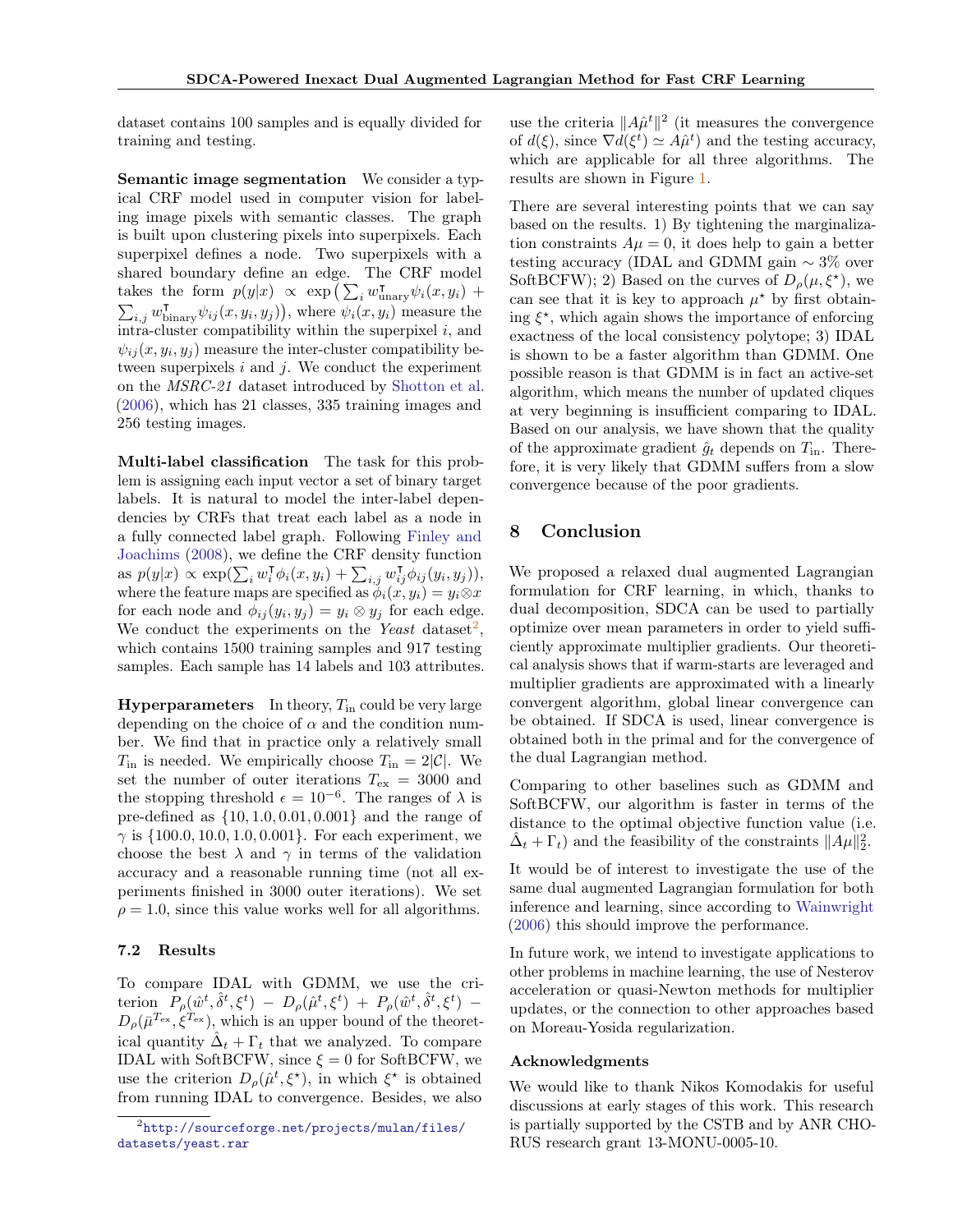# References

- <span id="page-8-18"></span>Bertsekas, D. P. (1982). The method of multipliers for equality constraints. In Constrained optimization and Lagrange Multiplier methods. Athena scientific.
- <span id="page-8-21"></span>Bertsekas, D. P. (1999). Nonlinear programming.
- <span id="page-8-13"></span>Collins, M., Globerson, A., Koo, T., Carreras, X., and Bartlett, P. L. (2008). Exponentiated gradient algorithms for conditional random fields and max-margin Markov networks. JMLR, 9:1775–1822.
- <span id="page-8-0"></span>Defazio, A., Bach, F., and Lacoste-Julien, S. (2014). SAGA: A fast incremental gradient method with support for non-strongly convex composite objectives. In Advances in Neural Information Processing Systems, pages 1646–1654.
- <span id="page-8-23"></span>Devolder, O., Glineur, F., and Nesterov, Y. (2014). First-order methods of smooth convex optimization with inexact oracle. Mathematical Programming, 146(1-2):37–75.
- <span id="page-8-28"></span>Finley, T. and Joachims, T. (2008). Training structural SVMs when exact inference is intractable. In International Conference on Machine Learning (ICML), pages 304–311.
- <span id="page-8-20"></span>Globerson, A. and Jaakkola, T. (2007). Convergent propagation algorithms via oriented trees. In UAI, pages 133–140.
- <span id="page-8-10"></span>Hazan, T. and Urtasun, R. (2010). A primal-dual message-passing algorithm for approximated large scale structured prediction. In NIPS, pages 838–846.
- <span id="page-8-16"></span>Hong, M., Chang, T.-H., Wang, X., Razaviyayn, M., Ma, S., and Luo, Z.-Q. (2014). A block successive upper bound minimization method of multipliers for linearly constrained convex optimization. arXiv preprint arXiv:1401.7079.
- <span id="page-8-22"></span>Hong, M. and Luo, Z.-Q. (2017). On the linear convergence of the alternating direction method of multipliers. Mathematical Programming, 162(1-2):165–199.
- <span id="page-8-11"></span>Komodakis, N. (2011). Efficient training for pairwise or higher order CRFs via dual decomposition. In CVPR, pages 1841–1848.
- <span id="page-8-5"></span>Komodakis, N., Paragios, N., and Tziritas, G. (2007). MRF optimization via dual decomposition: Messagepassing revisited. In ICCV, pages 1–8.
- <span id="page-8-8"></span>Kulesza, A. and Pereira, F. (2007). Structured learning with approximate inference. In Advances in Neural Information Processing Systems, pages 785–792.
- <span id="page-8-9"></span>Lacoste-Julien, S., Jaggi, M., Schmidt, M., and Pletscher, P. (2013). Block-coordinate Frank-Wolfe optimization for structural SVMs. In ICML, pages 53–61.
- <span id="page-8-25"></span>Lan, G. and Monteiro, R. D. (2016). Iterationcomplexity of first-order augmented Lagrangian

methods for convex programming. Mathematical Programming, 155(1-2):511–547.

- <span id="page-8-26"></span>Lin, H., Mairal, J., and Harchaoui, Z. (2017). QuickeNing: A generic quasi-Newton algorithm for faster gradient-based optimization. arXiv preprint arXiv:1610.00960.
- <span id="page-8-19"></span>London, B., Huang, B., and Getoor, L. (2015). The benefits of learning with strongly convex approximate inference. In ICML, pages 410–418.
- <span id="page-8-6"></span>Martins, A. F. T., Figueiredo, M. A. T., Aguiar, P. M. Q., Smith, N. A., and Xing, E. P. (2015). AD3: Alternating directions dual decomposition for MAP inference in graphical models. JMLR, 16:495–545.
- <span id="page-8-3"></span>Meshi, O., Mahdavi, M., and Schwing, A. G. (2015a). Smooth and strong: MAP inference with linear convergence. In NIPS, pages 298–306.
- <span id="page-8-12"></span>Meshi, O., Sontag, D., Globerson, A., and Jaakkola, T. S. (2010). Learning efficiently with approximate inference via dual losses. In ICML, pages 783–790.
- <span id="page-8-4"></span>Meshi, O., Srebro, N., and Hazan, T. (2015b). Efficient training of structured SVMs via soft constraints. In AISTATS, pages 699–707.
- <span id="page-8-15"></span>Nutini, J., Schmidt, M., Laradji, I., Friedlander, M., and Koepke, H. (2015). Coordinate descent converges faster with the Gauss-Southwell rule than random selection. In *ICML*, pages 1632–1641.
- <span id="page-8-17"></span>Pletscher, P., Ong, C. S., and Buhmann, J. M. (2010). Entropy and margin maximization for structured output learning. In ECML, pages 83–98.
- <span id="page-8-1"></span>Roux, N. L., Schmidt, M., and Bach, F. R. (2012). A stochastic gradient method with an exponential convergence rate for finite training sets. In NIPS, pages 2663–2671.
- <span id="page-8-7"></span>Savchynskyy, B., Kappes, J., Schmidt, S., and Schnörr, C. (2011). A study of Nesterov's scheme for Lagrangian decomposition and MAP labeling. In CVPR, pages 1817–1823.
- <span id="page-8-14"></span>Schmidt, M., Babanezhad, R., Ahmed, M., Defazio, A., Clifton, A., and Sarkar, A. (2015). Non-uniform stochastic average gradient method for training conditional random fields. In AIStats, pages 819–828.
- <span id="page-8-24"></span>Schmidt, M., Le Roux, N., and Bach, F. R. (2011). Convergence rates of inexact proximal-gradient methods for convex optimization. In NIPS, pages 1458–1466.
- <span id="page-8-2"></span>Shalev-Shwartz, S. and Zhang, T. (2016). Accelerated proximal stochastic dual coordinate ascent for regularized loss minimization. Mathematical Programming, 155(1-2):105–145.
- <span id="page-8-27"></span>Shotton, J., Winn, J., Rother, C., and Criminisi, A. (2006). Textonboost: Joint appearance, shape and context modeling for multi-class object recognition and segmentation. In ECCV. Springer.